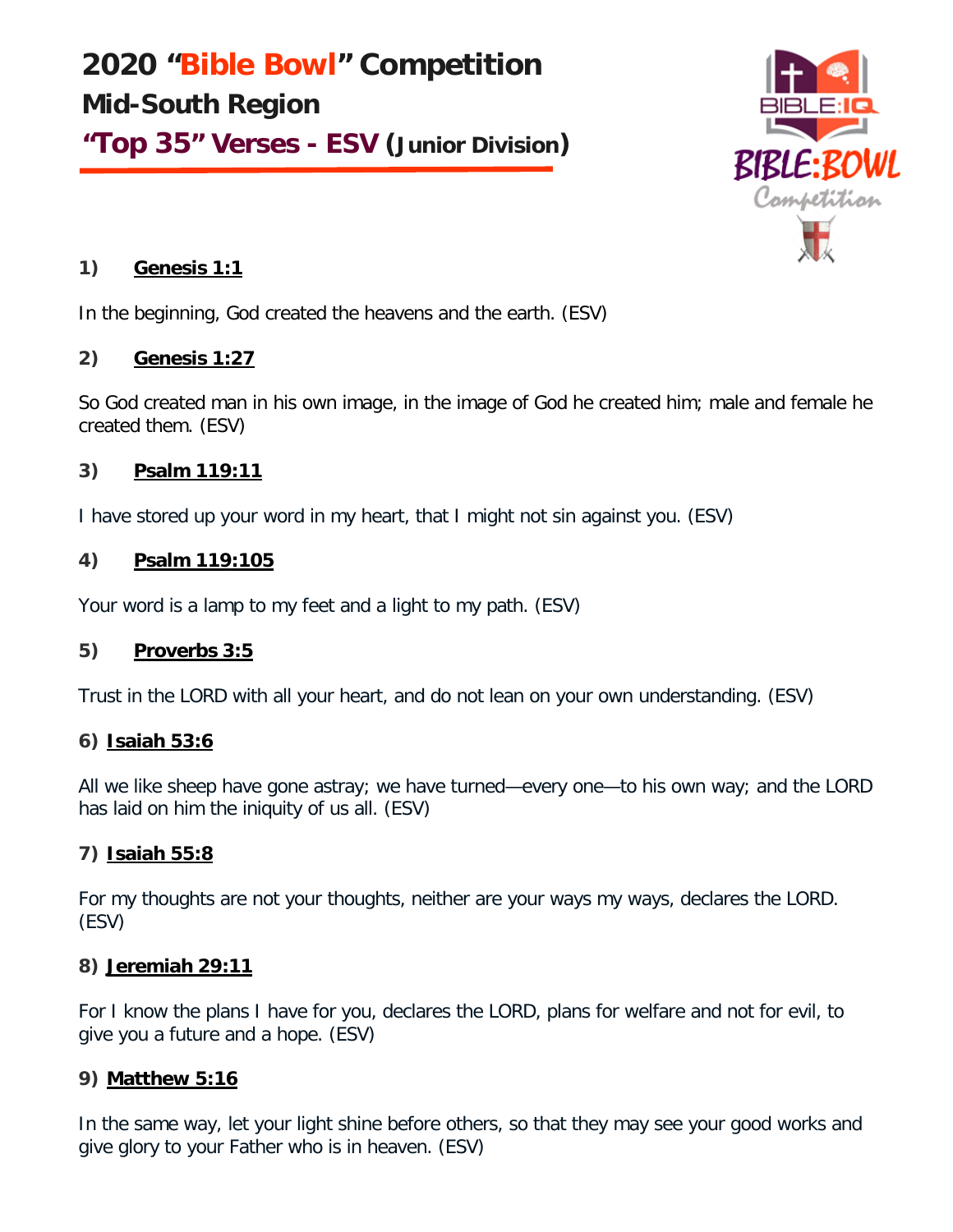#### **10) Matthew 22:37**

And he said to him, "You shall love the Lord your God with all your heart and with all your soul and with all your mind. (ESV)

### **11) Matthew 28:19**

Go therefore and make disciples of all nations, baptizing them in the name of the Father and of the Son and of the Holy Spirit, (ESV)

### **12) John 1:1**

In the beginning was the Word, and the Word was with God, and the Word was God. (ESV)

### **13) John 3:16**

"For God so loved the world, that he gave his only Son, that whoever believes in him should not perish but have eternal life. (ESV)

### **14) John 3:17**

For God did not send his Son into the world to condemn the world, but in order that the world might be saved through him. (ESV)

#### **15) John 10:10**

The thief comes only to steal and kill and destroy. I came that they may have life and have it abundantly. (ESV)

#### **16) John 11:25**

Jesus said to her, "I am the resurrection and the life. Whoever believes in me, though he die, yet shall he live, (ESV)

#### **17) John 13:35**

By this all people will know that you are my disciples, if you have love for one another." (ESV)

#### **18) John 14:6**

Jesus said to him, "I am the way, and the truth, and the life. No one comes to the Father except through me. (ESV)

#### **19) Acts 4:12**

And there is salvation in no one else, for there is no other name under heaven given among men by which we must be saved." (ESV)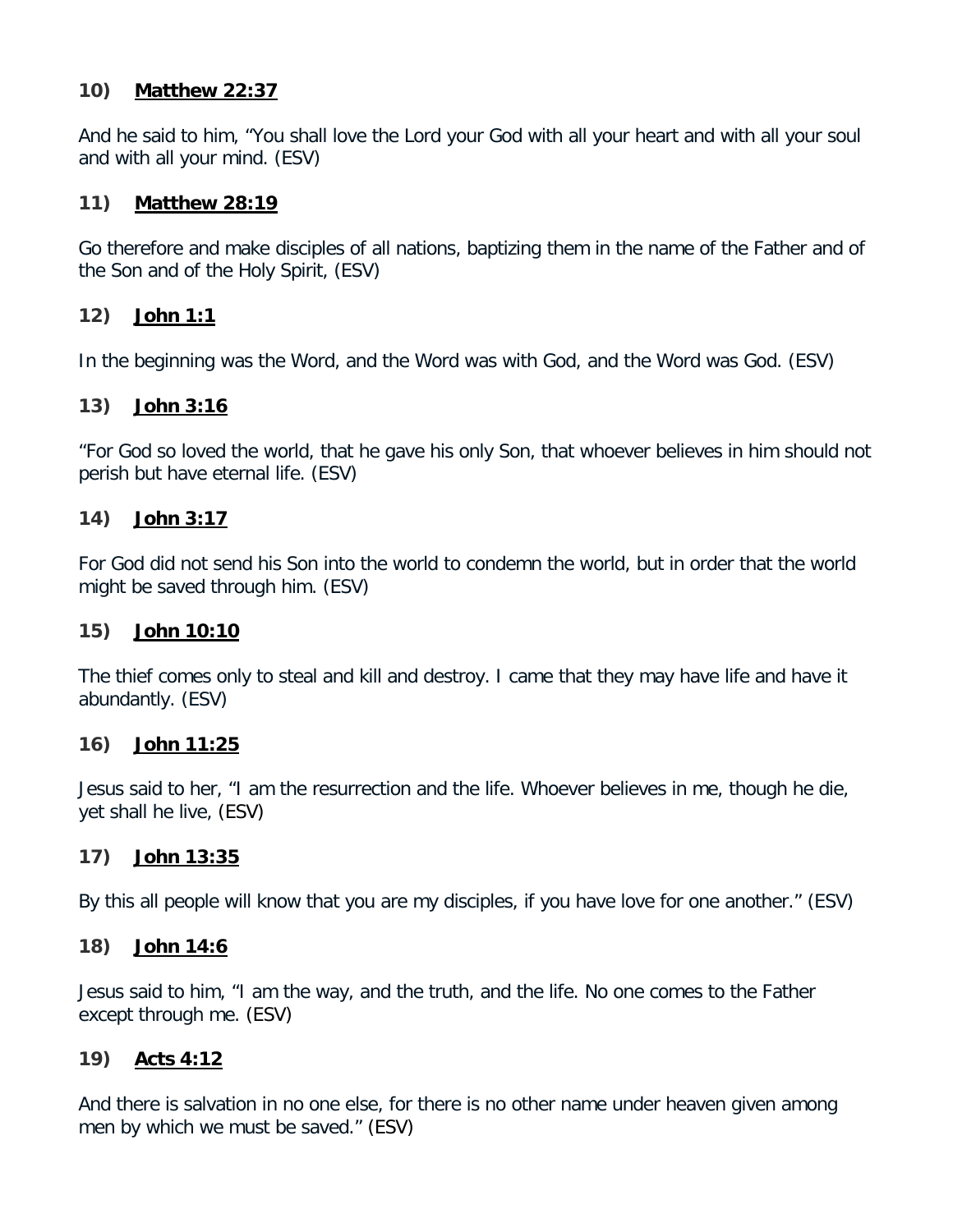### **20) Romans 3:23**

for all have sinned and fall short of the glory of God, (ESV)

### **21) Romans 6:23**

For the wages of sin is death, but the free gift of God is eternal life in Christ Jesus our Lord. (ESV)

### **22) Romans 8:28**

And we know that for those who love God all things work together for good, for those who are called according to his purpose. (ESV)

### **23) Romans 10:17**

So faith comes from hearing, and hearing through the word of Christ. (ESV)

### **24) 2 Corinthians 5:17**

Therefore, if anyone is in Christ, he is a new creation. The old has passed away; behold, the new has come. (ESV)

#### **25) Ephesians 2:8**

For by grace you have been saved through faith. And this is not your own doing; it is the gift of God, (ESV)

#### **26) Philippians 1:6**

And I am sure of this, that he who began a good work in you will bring it to completion at the day of Jesus Christ. (ESV)

### **27) Philippians 4:6**

do not be anxious about anything, but in everything by prayer and supplication with thanksgiving let your requests be made known to God. (ESV)

#### **28) Philippians 4:13**

I can do all things through him who strengthens me. (ESV)

#### **29) 1 Thessalonians 5:18**

give thanks in all circumstances; for this is the will of God in Christ Jesus for you. (ESV)